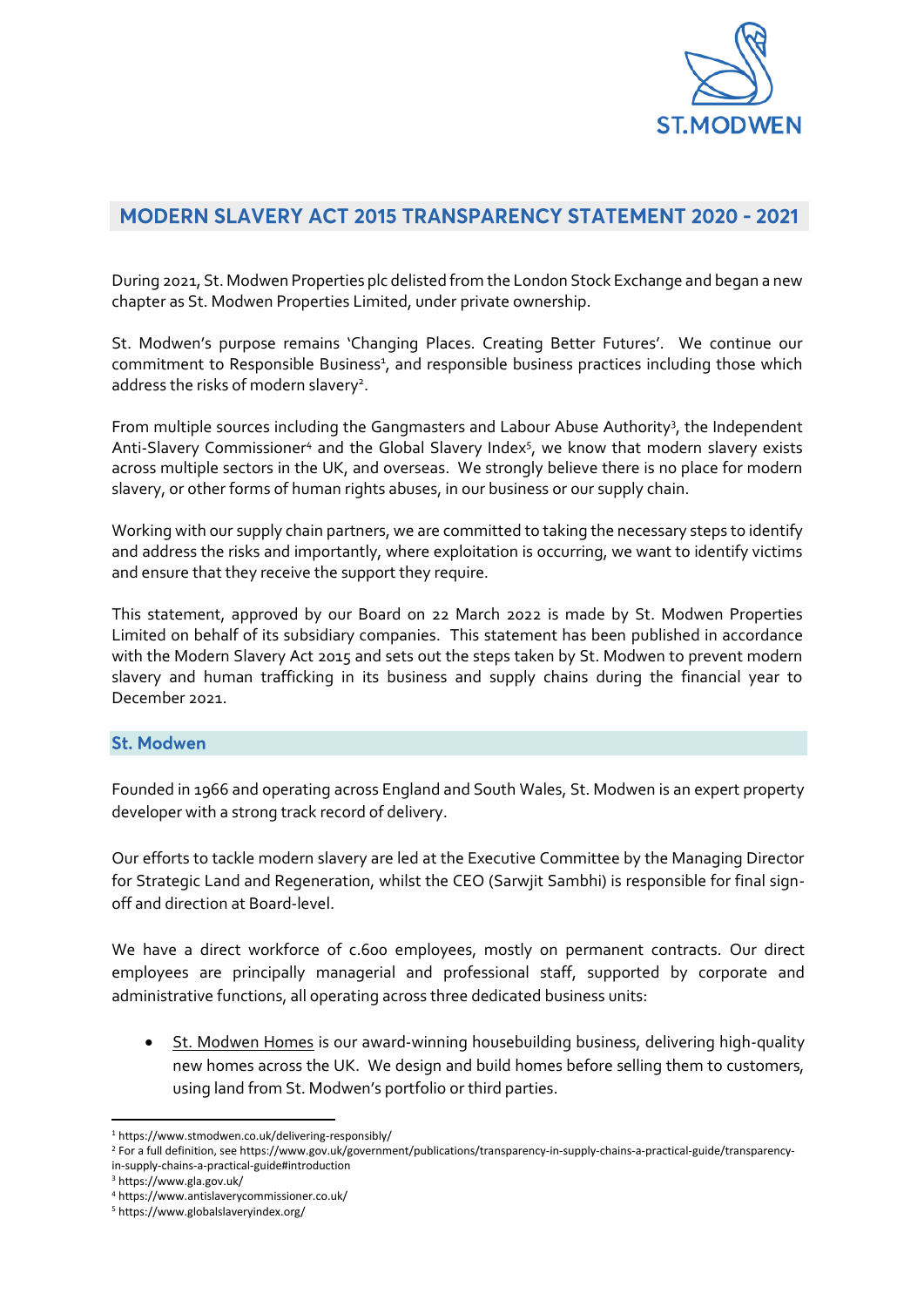

- St. Modwen Logistics designs, builds, and owns high-quality warehouses for a range of customers including some of the world's biggest logistics and e-commerce organisations, as well as significant national and regional enterprises<sup>6</sup>.
- Strategic Land & Regeneration (SL&R) is a master developer, promoting and delivering sites for housebuilding, commercial and regeneration projects. We deliver development land to St. Modwen Homes, St. Modwen Logistics, and third-party housebuilders<sup>7</sup>.

Across our business units, we also manage a number of assets delivering retail, leisure and office space, where we provide facilities management and property maintenance support via a range of sub-contractors. All our assets and operations are within the UK.

## **Our Supply Chain**

Our supply chain consists of c.150 tier 1 suppliers who provide us with the services, goods and materials for each of our business divisions.

In our Logistics and SL&R divisions, we generally use a mix of national and regional main contractors employed on turnkey construction contracts who provide both goods and services, including labour. Similarly, for the management of our assets, we use local and regional sub-contractors to provide the goods and labour for a range of facilities management and property maintenance services.

In St. Modwen Homes, our regionally based sub-contractors provide us with most of the materials plus the skilled and unskilled labour required for housebuilding. Our main direct purchases are bricks and blocks, manufactured or sourced within the UK, and imported sustainably certified timber.

In addition to the supply chains mentioned so far, we also procure a range of goods which are used within our business, for example for office furnishings, office supplies and workwear.

## **Our Policies and Processes**

Our policies are signed off by our CEO and developed with external support as appropriate. We have several policies and processes relevant to modern slavery as follows:

- Anti-Slavery and Human Trafficking Policy
- Employee Code of Conduct
- Recruitment Process and Guides
- Grievance Policy and Guides
- Speak-up Policy and Guide
- Anti-bribery and Corruption Policy
- Procurement processes:
	- o Construction Contract Procurement Guide for Strategic Land and Regeneration
	- o Framework Agreement for St. Modwen Homes

<sup>6</sup> <https://stmodwenlogistics.co.uk/>

<sup>7</sup> <https://www.stmodwen.co.uk/what-we-do/strategic-land-regeneration/>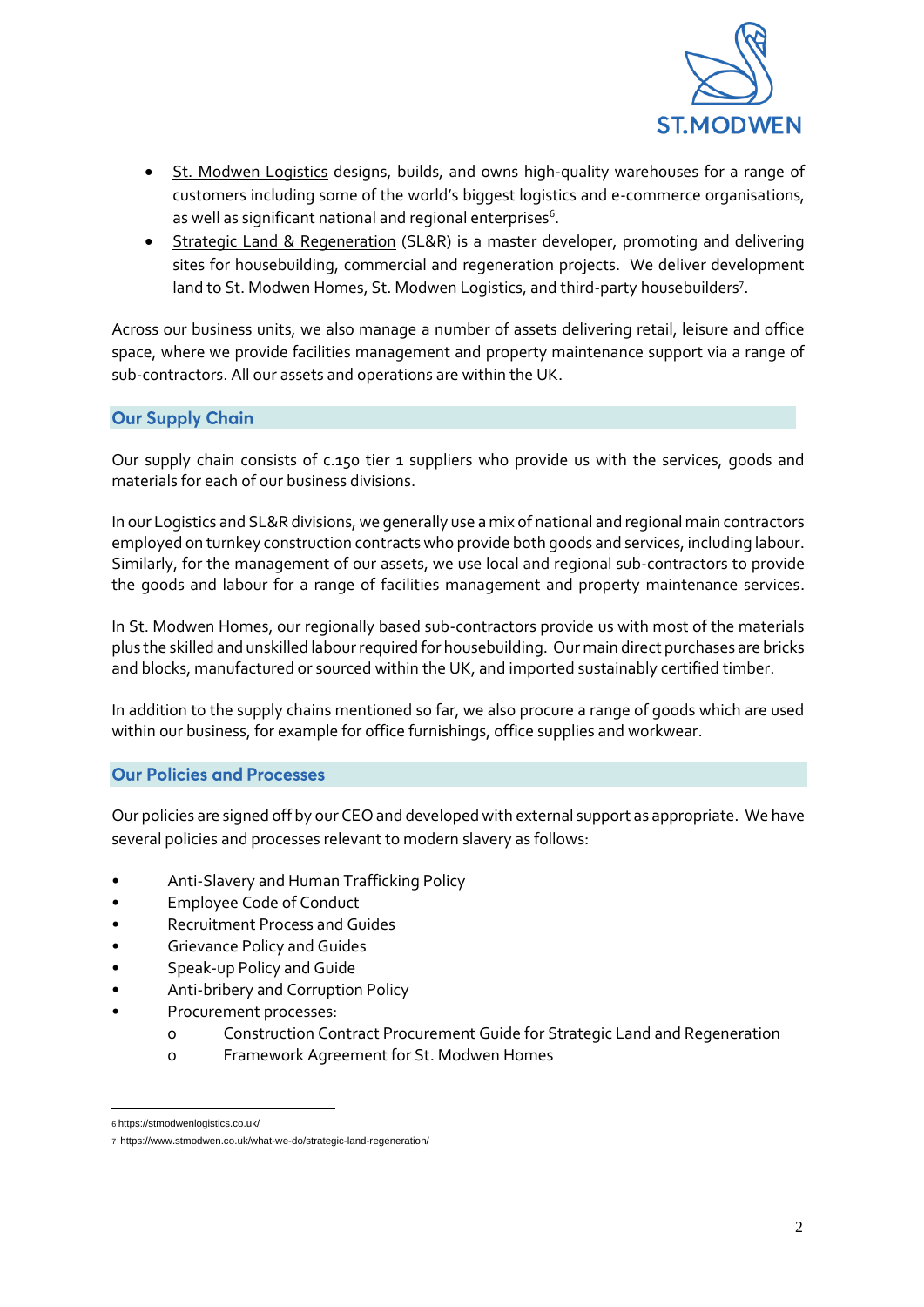

During 2020, we developed our Responsible Business approach which is made up of six core areas, including the Responsible Operating Practices and Partnerships Charter. The Charter incorporates our expectations with regards to modern slavery.

#### **Risk Assessment**

Whilst we believe that the risks of modern slavery are low in our direct workforce, we recognise that our supply chains are complex and multi-layered. In particular, the nature of construction, facilities management and housebuilding means that there are transient groups of indirect workers who will be deployed on our sites, sometimes on a temporary basis, and sometimes for short periods, depending on the specific activity they are undertaking.

In each of our divisional supply chains, there is a broad skill mix but a significant number of workers undertaking labour-intensive and low skill work consistent with those identified as being of higher risk of modern slavery by authorities such as the Gangmaster and Labour Abuse Authority<sup>8</sup> and the Independent Anti-Slavery Commissioner<sup>9</sup>.

We have continued our focus on ensuring suppliers are aware of their responsibilities to monitor and mitigate the risk of modern slavery within the supply chain, by means of the supplier prequalification arrangements and through construction contracts and supplier terms and conditions.

#### **Our Progress**

In 2021 we commissioned Stronger Together<sup>10</sup> to undertake an 'Organisational Progress Assessment' (OPA), to review our progress and identify areas for improvement. The OPA findings were presented to our Executive Committee, together with a high-level strategy and implementation plan to deliver our agreed vision of 'Evolving Good Practice'<sup>11</sup> by mid-2023.

To support our future plans and to demonstrate our commitment to tackling modern slavery, we were delighted to become Sponsors of Stronger Together's Construction Programme in October 2021, enabling us to collaborate with like-minded organisations and to develop capability in our organisation, our supply chain and across the sector.

Through attendance at monthly Programme meetings, we can further develop our understanding, as well as addressing and highlighting the challenges that the industry faces. Together with our fellow Sponsors, we collaborate to identify additional tools and resources to support our organisation and our supply chain partners.

Our first focus as a Sponsor, and in line with our implementation plan, is to increase awareness and engagement through our organisation and in our supply chain by utilising Stronger Together's 'Tackling Modern Slavery in Construction' workshops which are part-funded by our sponsorship.

<sup>8</sup> 'Low paid low skilled work that is affected by seasonal or other trends are at particular risk from being exploited for their labour.' Gangmasters and Labour Abuse Authority, Strategic Plan 2017 - 2020

<sup>&</sup>lt;sup>9</sup> 'The sectors at highest risk are thought to be those that employ large numbers of low or semi-skilled workers, particularly those relying on a substantial migrant workforce such as agriculture, construction or hospitality', Independent Anti-Slavery Commissioner, Annual Report 2019 - 2020

<sup>10</sup> <https://www.stronger2gether.org/>

<sup>11</sup> <https://www.antislaverycommissioner.co.uk/media/1428/iasc-operation-fort-review-june-2020-iasc-maturity-framework.pdf>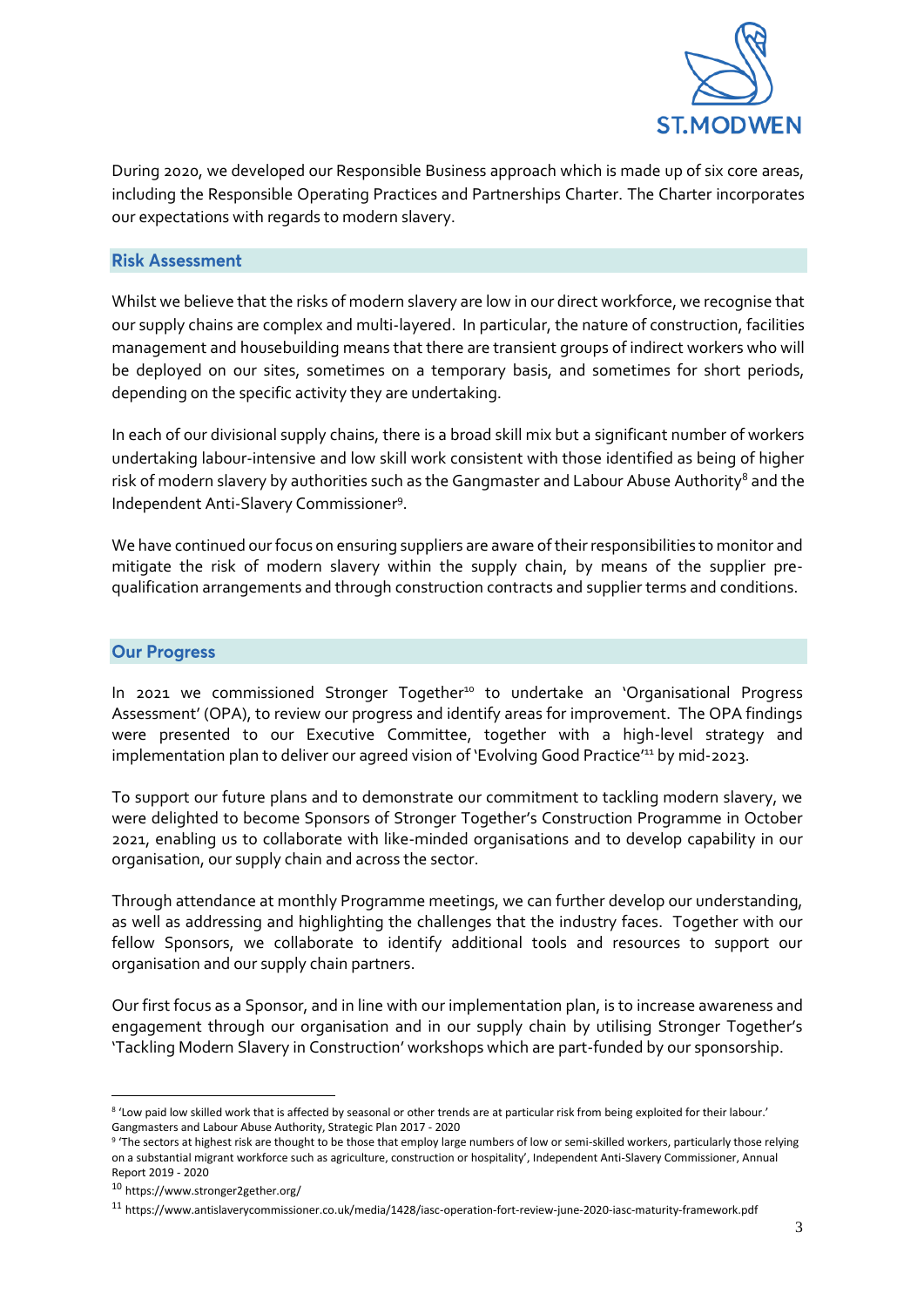

In a further demonstration of our commitment, we strengthened our industry-wide engagement by becoming signatories of the Gangmasters and Labour Abuse Authority's Construction Protocol, which aims to bring the sector together to eradicate slavery and labour exploitation in the building industry.

To enhance our efforts, we have engaged an independent expert consultant to provide us with focussed support for our implementation plan and to work with our Modern Slavery Working Group which was relaunched in 2021 as part of our revised strategy.

Our Modern Slavery Working Group is made up of senior representatives from each business and key corporate functions who will ensure the effective implementation of our strategy and engagement across the group. The first meeting of the newly formed Working Group involved a full-day training session to develop a comprehensive understanding of Modern Slavery and the various elements required of an effective strategy.

Subsequently, the Group has been developing our new Modern Slavery Policy, together with a supporting Guidance Document for managers and employees. The Guidance Document will be launched early in 2022 and will set out our approach to risk assessment, mitigation requirements and will sign-post resources for employees and our broader workforce.

To further support awareness and engagement, the Working Group has identified key operational staff to receive live online training during 2022, which will include our Incident Response Plan.

In addition to progressing our work internally, the Working Group has now reviewed our highest spend and potentially high-risk suppliers to prioritise key suppliers for further engagement and provide them with complimentary invitations to Stronger Together's workshops.

Our further engagement with potentially high-risk suppliers will involve the completion of selfassessment questionnaires which will then be used to develop jointly agreed corrective action plans, where appropriate. To simplify and facilitate this process, the Working Group has agreed to develop and implement a Group-wide system. We are also looking forward to learning from our supply chain partners and to identifying any best practice examples to introduce to our own business.

In the meantime, we have had no reported incidents of modern slavery in our business or our supply chain.

## **Managing Our Progress**

The data we are gathering for our training needs analysis of our employees, and the risk assessment of our suppliers will help us to identify a set of key performance indicators to measure and manage our progress against targets and to provide effective reporting for our Board and external stakeholders.

## **Next Steps**

Like many other organisations, we continue to meet the challenges of Covid-19 and the impact on our workforce, including the significant number of potentially vulnerable workers associated with our supply chain.